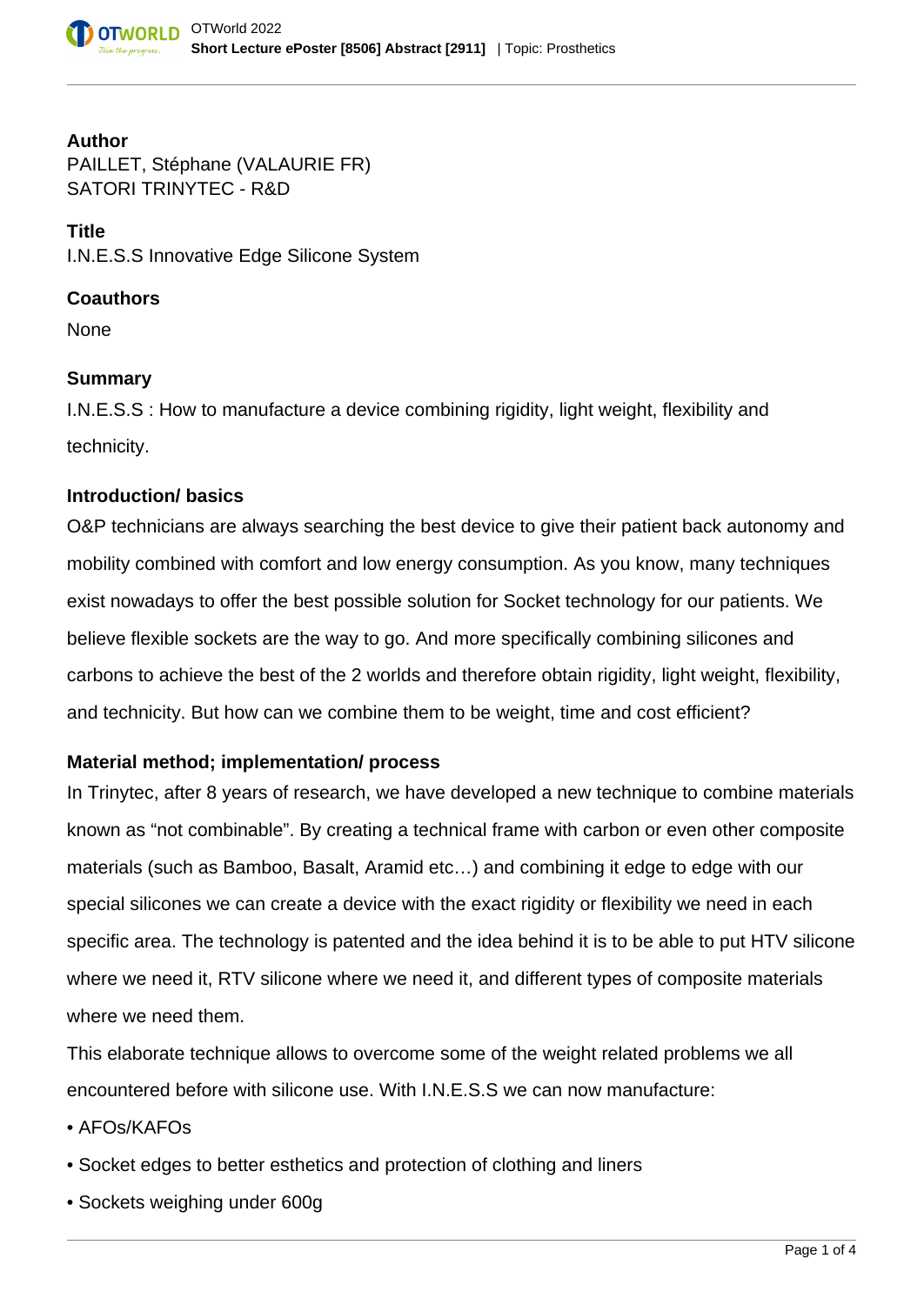• Body jackets with silicone edges, zips, straps, or inflatable pockets

### **Results**

Mastering this technique and the use of different materials allow us to be freed from their constraints and open the doors of our imagination.

Manufacturing technical, flexible, and very light medical devices becomes a piece of cake for O&P technicians.

45 patients have been testing this new technology.

Our experience confirms we can answer any specific need.

- Tibial sockets: 60% with silicone edges, 40% with partial or total silicone cover
- Femoral Sockets: 70% integral internal silicone to favor comfort and flexibility. 30% with distal insertion and distal edge in silicone to favor dynamism and low weight.
- Orthosis: AFOs with silicone edges
- Body Jackets: under development

### **Discussion/ conclusion; conclusion for the practice**

Many different types of systems are being presented to bring more comfort to our patients. We are all in search of new techniques and ways to achieve better results and innovative solutions for them. Our creativity has no limits apart from financial reimbursement. I.N.E.S.S.

This system uses materials and techniques O&P know and master but combining them in such a way that it becomes easy for them, and the result is undeniable.

#### **References**

The socket has been tested with 45 patients, and the project has been developed since 2013. I.N.E.S.S patients cant go back to their previous sockets because their comfort and technical properties have never been better.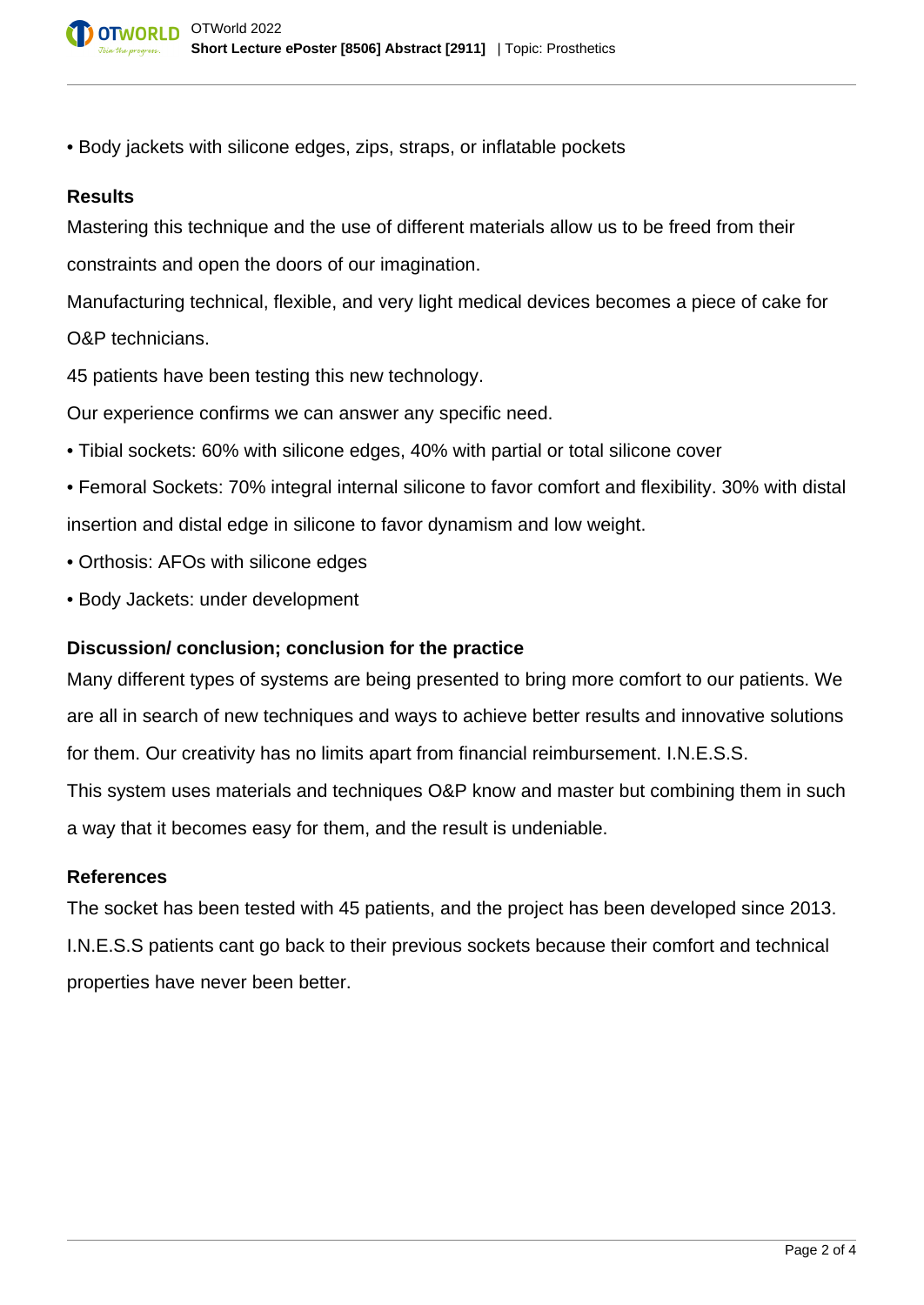

**Image:** INESS 1\_275.png

**Image:** INESS 2\_276.png